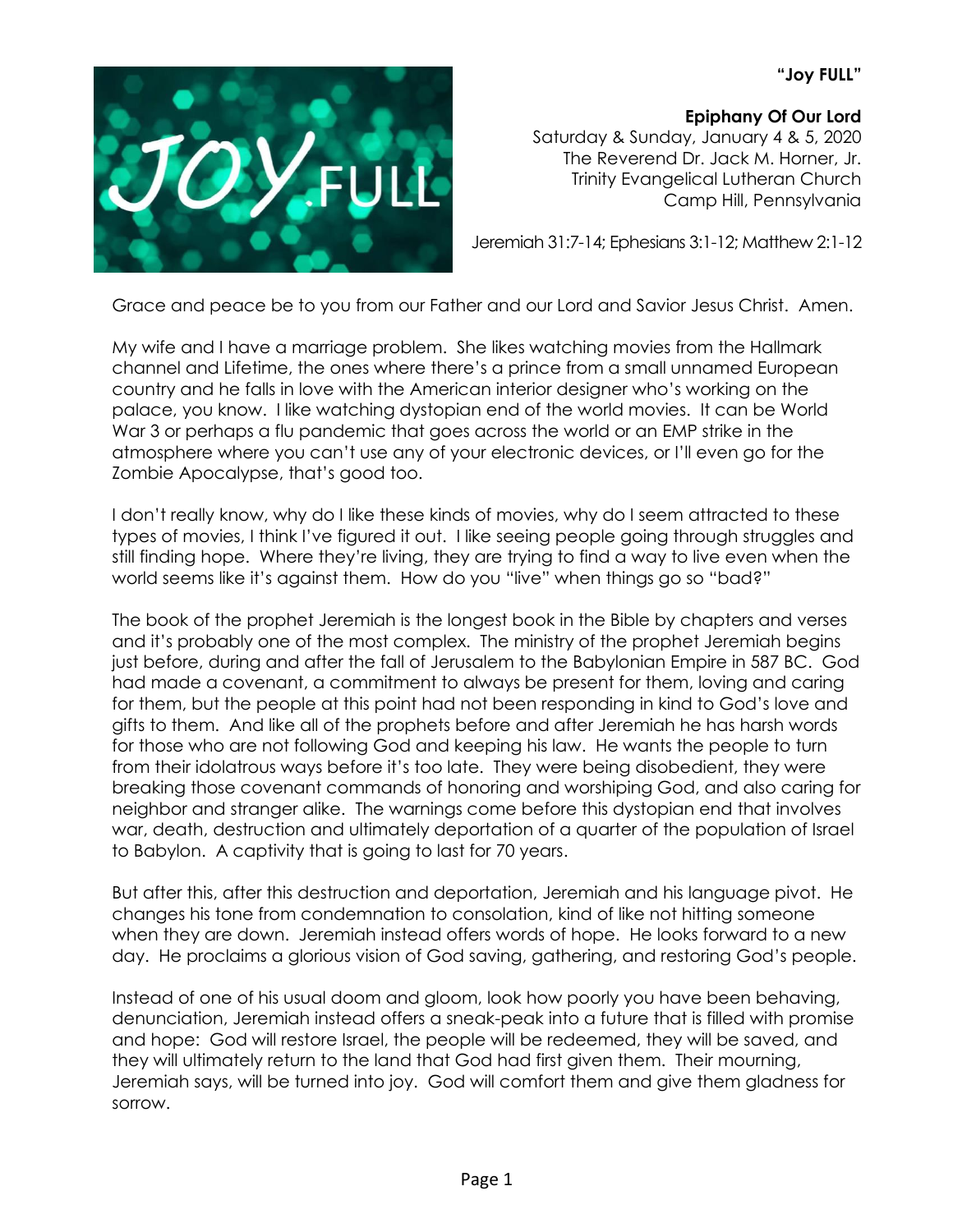Chapter 31 is a celebration of that return, a homecoming for a people to a place that most of them had never even seen or lived in before.

Jeremiah learns from God that ne will write a new and better covenant that will take the place of the old one.

God's Law of loving him and others, will be written into the hearts of the people. A new and better world is coming, and all of it will be God's doing for his people. God will transform their hearts; he will set them free from their sins and from the bondage that they face.

The people will not just know God, they will *know* God.

We will become righteous through God's grace alone. Hearts will be changed, and Joy will reign in our lives.

In the Old Testament, people remember these past saving acts by God by celebrating with communal feasts and celebrations. They remember with joy and festivals God's actions and presence on behalf of his people in the past, but also in the present and anticipation of the future. They celebrated deliverance from bondage and slavery at the hands of foreign powers, and we see that in festivals such as Passover or Hanukah. It's a time of feasting and celebration, of praying and singing of remembering the mighty acts of God.

C. S. Lewis has said that, "Joy is the serious business of Heaven."

And In the New Testament that serious business is announced by the cry of the angel of the Lord to the shepherds that we heard on Christmas Eve: "Do not be afraid; for behold, I bring you good news of great joy for all of the people; for unto you is born this day in the city of David a Savior, who is Christ the Lord." (Luke 2;10-11)

Now last week our theme was Pain-full. It was the killing of the innocents in Bethlehem by King Herod. Actually, that's the story that comes right after the gospel that we read today. This week a celebration is joyful, the prelude to that story. The Wise Men in Matthew's gospel have traveled a great distance in harsh environment to pay homage, to worship the Messiah that has been announced by the star and was born in Bethlehem. And those Wise Men upon seeing that final destination, the Bible says they were "overwhelmed by joy." How wonderful it must have been for them to be overwhelmed with joy?

When I was growing up, and I was an early teenager, my parents decided to get a divorce. It was probably one of the most unhappiest times of my life. At the same time, my mother and I began going to church regularly to our local Lutheran church, and it was there that I experienced Christian community of people that loved me and cared for me. Even though it was one of the most unhappiest times of my life, it was also a time where I experienced tremendous joy of being in that community.

There is a difference between joy and happiness. Happiness is what you feel when everything is going great in your life. Joy is different. I realize it is a gift, it's a spring that runs deep in your soul that satisfies you even when the situation of your life is drying you up. As the psalmist says, "Weeping may linger in the night, but joy comes with the morning." (Psalm 30.5)